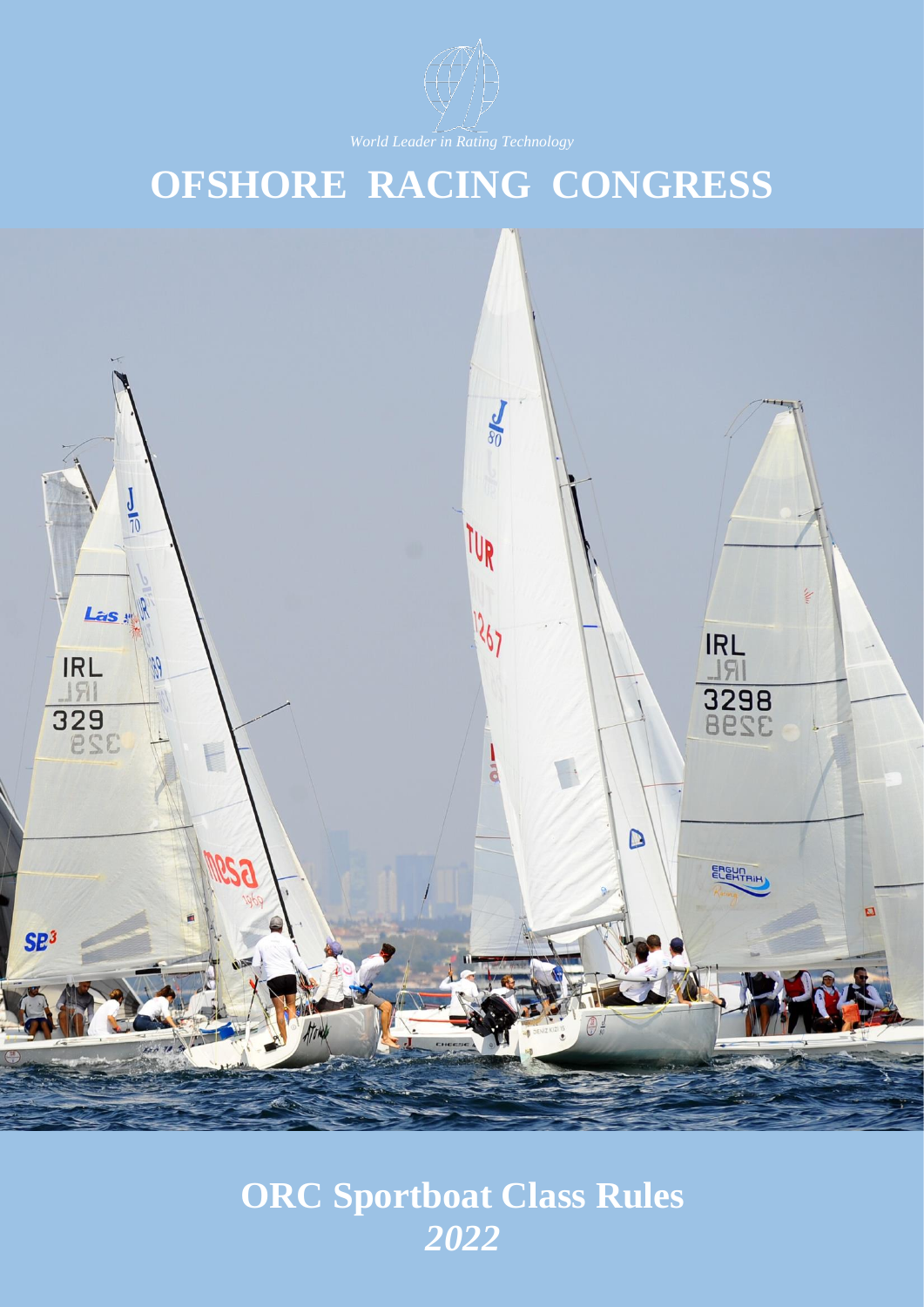# **ORC Sportboat Class Rules**

### **1 Administration**

#### 1.1 Class Authority

The authority for the ORC Sportboat Class shall be the Offshore Racing Congress, with guidance from various national and regional owners' associations through their representation in the ORC Offshore Classes and Events Committee.

#### 1.2 Language of the Rules

The official language of the ORC Sportboat Class Rules shall be English.

#### 1.3 Rule Interpretation

The ORC Chief Measurer shall be responsible for the interpretation of the ORC Sportboat Class Rules and his decision shall be final until ratified or overruled by the Congress.

### **2 Class limits and divisions**

2.1 An ORC Sportboat shall have a valid ORC International or ORC Club certificate, comply with the Appendix B of the World Sailing Offshore Special Regulations (OSR) and shall be within class limits defined as follows:

| Length overall $LOA$ (m)                             | $6.00 - 9.15$ |
|------------------------------------------------------|---------------|
| Displacement in measurement trim DSPM (kg)           | < 2000        |
| Displacement / Length Ratio DSPM / LSM0 <sup>3</sup> | < 6.00        |

ORC certificates of boats that may be in compliance with the ORC Sportboat Class rules are defined as "Sportboat" for the IMS Division.

2.2 The possibility of extending the crew's position outside the sheerline shall be recorded through the Crew Arm Extension factor (CEXT) as follows:

$$
CEXT = \frac{(0.5 + yr) \cdot (CW - No.Trapezes \cdot 85) + (1.2 + yr) \cdot (No.Trapezes \cdot 85)}{CW}
$$

Where:

| CW <sub></sub> | - Crew weight recorded as declared or default according with the ORC rule 102          |
|----------------|----------------------------------------------------------------------------------------|
|                | that shall not be taken less than 170 kg.                                              |
|                | No. Trapezes - Number of used trapeze devices                                          |
| - yr           | - Transverse extension of racks or other structures outside the sheerline that are not |
|                | included in the offset file                                                            |

For boats complying with the OSR requirements for the lifelines, CEXT shall be recorded as follows

| a) Double lifelines: | $CEXT = 0$    |
|----------------------|---------------|
| b) Single lifeline:  | $CEXT = -0.2$ |

For boats that do not comply with OSR 3.14 and have no trapezes or hiking devices, CEXT shall be recorded as 0.5.